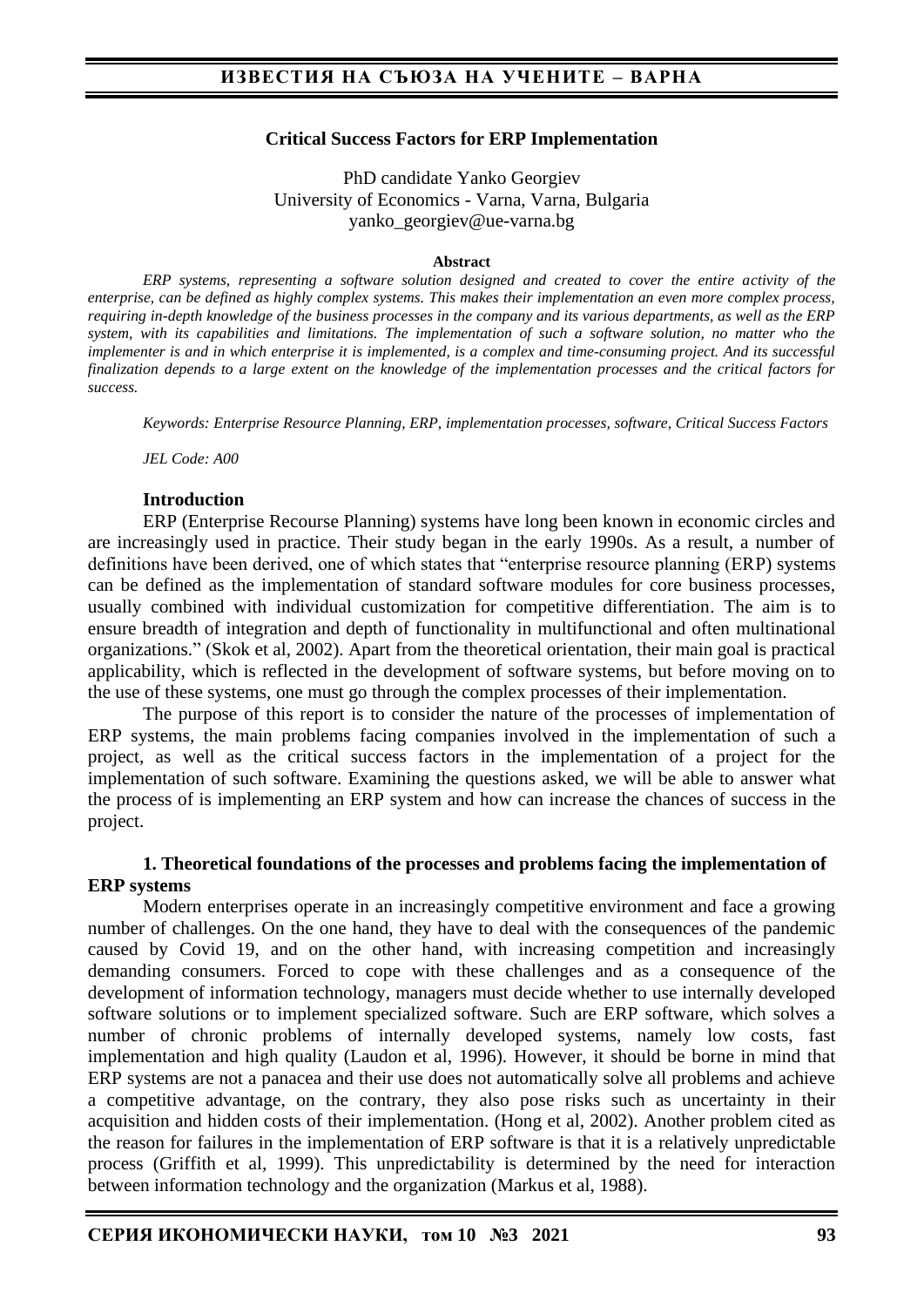### **IZVESTIA JOURNAL OF THE UNION OF SCIENTISTS - VARNA**

These risks are also proven by studies. It has been found that 3/4 of ERP implementation projects are identified as unsuccessful by the enterprises carrying out the implementation itself (Griffith, 1999). More recent studies show that 96.4% of ERP implementation projects have failed (Rao, 2000) and 70% do not reach the expected benefits (Al-Mashari, 2000). The same results are confirmed by a study conducted in 2009, according to which 70% of projects for the implementation of ERP systems in small and medium enterprises (SMEs) are unsuccessful (Iskanius, 2009). Another study conducted among 64 Fortune 500 companies found that 25% of them had problems with a malfunctioning ERP system in the period after its implementation (Ha et al, 2014).

Since the share of unsuccessful projects in the implementation of ERP systems is so large, what are the factors that can help the success of the project?

Speaking of the implementation of ERP systems, it should be noted that in the specialized literature "most methodologies encourage implementers to see the implementation as a standard project with a beginning and end and composed of different stages, and not so much as an implementation program (Ahmad et al, 2013). On the other hand, as noted by N. Slack, S. Chambers, and R. Johnston, there is a clear distinction between project and program; the project is a set of activities with defined starting and ending points, which have a specific goal or result and use certain resources; the implementation program is a long process that has no definite end. Accordingly, the implementation of ERP cannot be treated as a project or a temporary process but should be considered as a dynamic and continuous process, without end (Slack et al, 2010). Here we see two different opinions, according to the first implementation of ERP is a process that ends with the implementation of the program and is rather a project to implement the system. On the other hand, there is the thesis that the implementation should not be considered as a defined sequence of activities, after the implementation of which and the commissioning of the ERP system the project is completed. In this case, the implementation of an ERP system is not a project with a clearly defined goal and end, but rather a non-stop process, which continues to work after the implementation of the system.

A study conducted by Metagroup and cited by M. Ahmad and R. Cuenca showed that 36.2% of participants disbanded ERP implementation teams after the program was launched. As a result, companies have experienced the negative effect of losing business processes and IT compatibility, and this incompatibility has continued to increase (Ahmad et al, 2013). This study confirms the claim that the implementation of an ERP system cannot be considered as a project with a beginning and an end. The termination of the project, even after reaching the initially set goals, leads to a deterioration of the achieved results. The implementation of ERP software is not the implementation of a finite number of steps and processes, after which the system is put into operation, and the company benefits from the positive results of its implementation, it must be treated as a continuous process, adapting to the internal and external company environment. Speaking of an ERP system implementation project, we go beyond a standard project with start and end and define it as a continuous process that does not end with the start of work with the software, but should continue throughout the life of the enterprise if we want to achieve a positive effect and synergy between business processes and information technology that support and manage them.

While the implementation of an ERP system is defined as a process, the etymology of the word itself defines it as "implementing a plan in action or starting to use something" (software in this case). And since we are talking about the implementation of a plan, it should be composed of different steps, which are the processes of implementing ERP software. As already mentioned, ERPs are used in enterprises from different industries around the world and no identity can be outlined in their activities and any implementation of software should be adapted to the organization in which it is implemented. Thus, it is not possible to determine precise and clear steps that will lead to the successful implementation of the project, but factors can be identified that will help achieve positive results.

Before embarking on the implementation of ERP class software, it must be decided which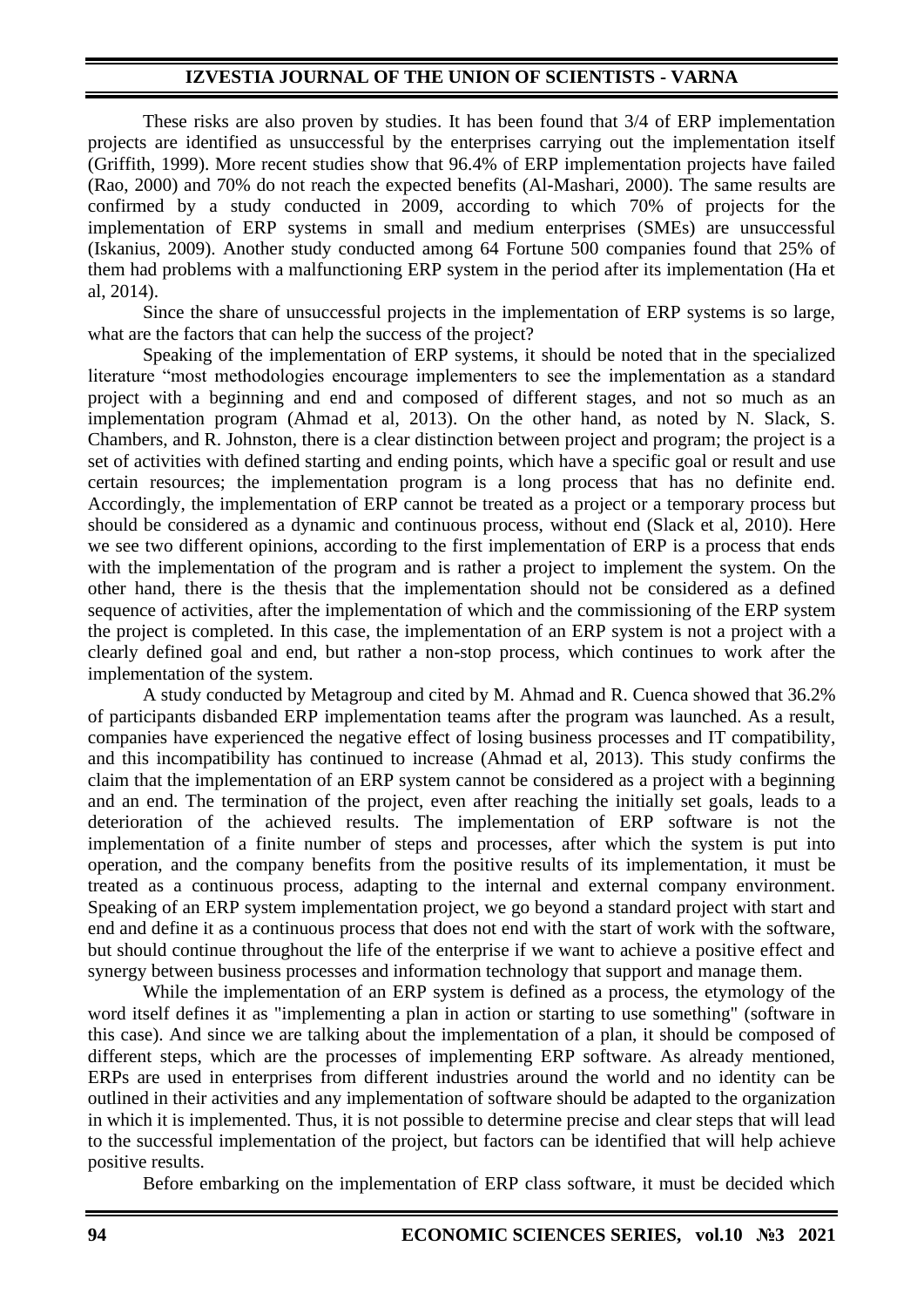## **ИЗВЕСТИЯ НА СЪЮЗА НА УЧЕНИТЕ – ВАРНА**

manufacturer and which ERP system will be used in the enterprise. The main criterion used for decision making is the compatibility of the ERP system with current business processes (Everdingen et al, 2000). This compatibility is key to the successful implementation of ERP systems. For example, there is an opinion that the compatibility between organizations and ERP is the lowest in Asia because the processes embedded in the software are influenced and organized in relation to European and American industries, which differ from Asian business practices (Soh et al, 2000). It is the influence exerted on the development and development of the software that indicates how crucial its compatibility with the processes of the enterprise in which it is implemented is.

ERP manufacturers, distributors and consulting firms point out that software is developed according to generally accepted "good practices" and should be implemented without significant developments and functional changes (Bancroft et al, 1998). At the same time, in academia, there is an opinion that the concept of "good practices" is illusory and potentially dangerous, because ERP does not provide a model for all processes, in all industries and most companies change or add new features to the software, optimizing it for his own organization (Swan et al, 1999).

We must also take into account the fact that the development of ERP applies an approach and focus to the organization of processes, rather than the development of specific functionalities. For this reason, the implementation should be seen as an activity with a wide range of organizational changes, and not so much as software installation. This type of activity requires changes in the socio-technical system of the enterprise, including technologies, tasks, people, structure and company culture in the organization (Davis et al, 1985). And resistance to this change is key to the success of ERP implementation.

#### **2. Critical factors for the success of ERP system implementation**

The implementation of an ERP system is a complex process that is influenced by a wide range of external and internal factors. This cannot be defined as a standard project given a large number of stages it goes through. It includes the steps of choosing a system, manufacturer and implementer of the software, conducting stages of research and building a working model, adapting the enterprise and the system to each other and commissioning of the final working product, approved by all involved participants. The ERP system, in its essence, is software aimed at covering and optimizing the overall activity of the enterprise. The need for interaction between the information systems and the respective IT department and all other structural units of the enterprise, make the implementation of an ERP system even more difficult to implement. The implementation of such a system requires the effective participation of the entire organization (Ahmad et al, 2013). And although many of the problems facing such a project are well known both in the scientific world and in practice, a significant proportion of companies underestimate the factors influencing the implementation of an ERP system. This underestimation can lead to a poorly implemented project, with a partially or poorly implemented system, and sometimes to failure and termination of the project. In any case, these are costs for all parties involved in the implementation that management would like to avoid.

J. Rockart presents Critical Success Factors (CSFs), defining them as a limited set of areas that, if satisfactory, will provide a positive performance for the entire organization. These are a few key areas where things need to go well for business to work (Forster et al, 1989). If the results in these areas are not satisfactory, the achievements of the organization will not be desirable. Therefore, for the successful implementation of the ERP system and respectively the improvement of the overall activity of the enterprise, it is necessary to know the key factors for success, as they have a great influence on the implementation of the project and the achievement of high results.

Since J. Rockart published his study, a number of studies have been conducted to determine the key success factors in the implementation of ERP systems. T. M. Somers and K. Nelson analyzed the scientific literature concerning IT implementation, business processes, project implementation, and ERP systems implementation in 110 companies and based on the collected data identified 22 key success factors (Somers et al, 2001). Another study identified as important is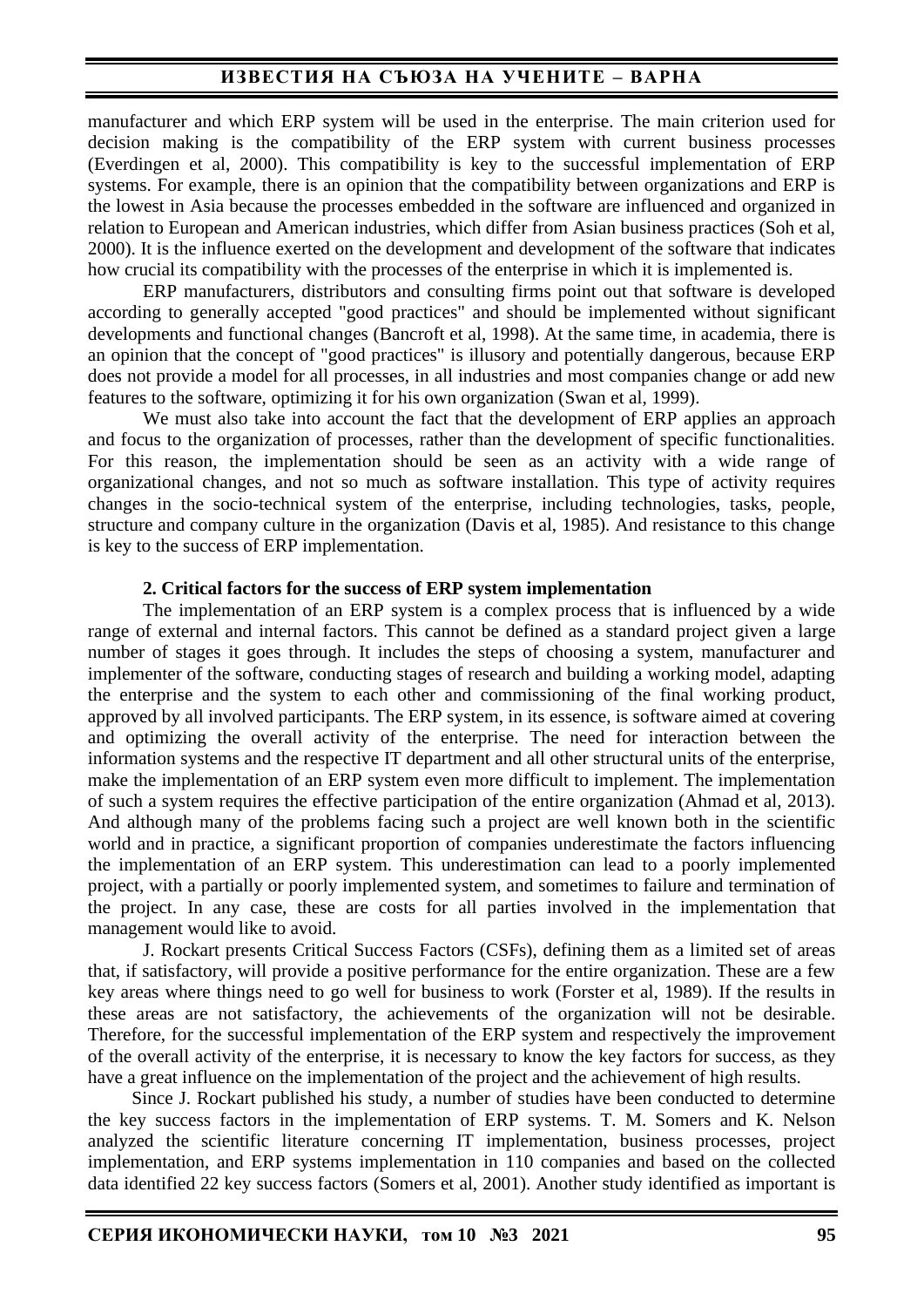# **IZVESTIA JOURNAL OF THE UNION OF SCIENTISTS - VARNA**

the study by J. Esteves-Sousa and J. Pastor-Collado, in which they developed a unified model of key success factors and analyzed their impact during the various stages of ERP systems implementation. Their research was done among 50 scientific papers related to the identification of key success factors in the implementation of ERP systems (Esteves-Sousa et al, 2000). Based on the results of these studies and an analysis of the scientific literature by M. Ahmad and R. Pinedo Cuenca, they list the main key success factors presented in Table 2.

| $N_2$                   | <b>Key Success Factors (CSFs)</b>     | Manifestation (%) |
|-------------------------|---------------------------------------|-------------------|
| $\mathbf{1}$            | Good project scope management         | 26,32             |
| $\overline{2}$          | Management expectations               | 21,05             |
| $\mathbf{3}$            | Formalized project plan / schedule    | 63,16             |
| $\overline{\mathbf{4}}$ | Project management                    | 68,42             |
| 5                       | <b>Steering Committee</b>             | 26,32             |
| 6                       | Heredity                              | 36,84             |
| 7                       | Cultural changes / political issues   | 57,89             |
| 8                       | Business process reengineering        | 78,95             |
| 9                       | Experience of the project manager     | 63,16             |
| 10                      | Project leader                        | 47,37             |
| 11                      | Adequate resources                    | 42,11             |
| 12                      | Trust between partners                | 15,79             |
| 13                      | Communication between departments     | 84,21             |
| 14                      | Cooperation between departments       | 73,86             |
| 15                      | Project team skills                   | 78,95             |
| 16                      | Authorized to make decisions          | 15,79             |
| 17                      | Support and dedication to managers    | 100,00            |
| 18                      | Monitoring and evaluation of progress | 68,42             |
| 19                      | Appropriate use of consultants        | 57,89             |
| 20                      | Implementer tools                     | 21,05             |
| 21                      | Management of consultants             | 21,05             |
| 22                      | Software processing                   | 36,84             |
| 23                      | Software configuration                | 31,58             |
| 24                      | Appropriate technologies              | 26,36             |
| 25                      | Troubleshooting the project           | 42,11             |
| 26                      | Software training                     | 52,63             |
| 27                      | Training in new business processes    | 42,11             |
| 28                      | Implementer support                   | 26,32             |
| 29                      | Data analysis and conversion          | 15,79             |
| 30                      | Strategy for ERP implementation       | 63,16             |
| 31                      | Well-defined system requirements      | 52,63             |
| 32                      | Adequate choice of ERP system         | 52,63             |
| 33                      | Clear goals and results               | 68,42             |

## Table 2. Critical factors for the success of ERP system implementation (Ahmad et al, 2013)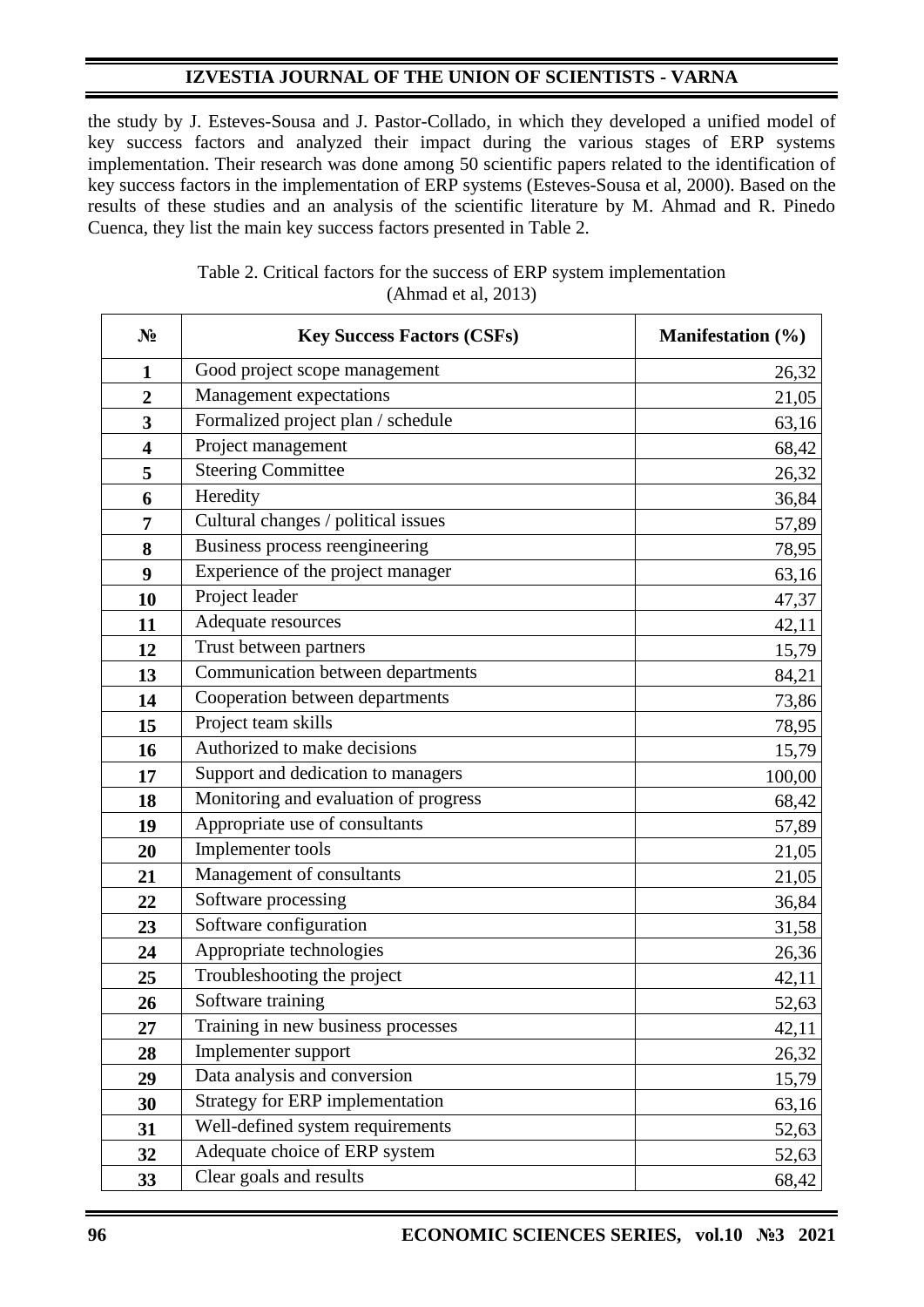## **ИЗВЕСТИЯ НА СЪЮЗА НА УЧЕНИТЕ – ВАРНА**

Table 2 lists 33 key success factors in implementing ERP software, and the Manifestation column shows the percentage of each of the presented factors in the scientific literature. For example, it can be pointed out that factors such as Support and commitment of managers, Communication between departments, Cooperation between departments, Project team skills, Business process reengineering are identified as some of the most important key factors for the success of the project. implementation of ERP system and occur in the range of 73% to 100% in the scientific literature examining the implementation of ERP software. This does not mean that the other factors derived are not important and should not be taken into account. Each of them is important once it is listed as a key one. This percentage shows only the importance of individual factors according to the authors of various studies, but it should be borne in mind that each implementation of an ERP system is an individual project and the importance of individual CSFs may vary.

The same results are confirmed by a study conducted by F. Nah and S. Delgado, as a result of which they bring out the Skills and composition of the project team, Top Management Support, Communication, Change Management, Project Management, Systems Analysis and Technical implementation, Business plan and vision for the project (Nah et al, 2006) as key and most significant factors contributing to the successful implementation of a project to implement an ERP system. The research was conducted among companies and direct participants in projects that have implemented a real implementation of ERP systems. It is also a practical confirmation of research classifying the key factors for success. That is, the same conclusions made in the scientific literature are observed in practice.

It should be noted here that the previously cited study by TM Somers and K. Nelson came to the same results in the classification of the most important key success factors, the results being close to those of F. Nah and S. Delgado and also confirmed by M. Ahmad and R. Pinedo Cuenca. Thus, we could derive a summary result for the five most important CSFs:

- Support and dedication of the managers.
- Team skills and abilities.
- Change management/reengineering of business processes
- Communication and cooperation between departments.
- Project management and tracking of results.

Deriving these five most important key factors for success, we should look at them differently and define their meaning.

The support and dedication of managers, both middle and high level, is essential for the success of any project and in particular for the implementation of an ERP system. The role of top management in implementing an IT solution includes understanding the capabilities and limitations of information technology, establishing achievable goals for the system, showing a strong commitment to the project and bringing the IT strategy to the attention of all employees (McKersie et al, 1991). Accordingly, non-fulfilment of these obligations or their delegation to a lower employee may lead to failure or termination of the project. Demonstrating commitment to the project by senior management has a direct impact on the commitment of other employees of the company and reduces resistance to its implementation.

The skills and abilities of the team are of particular importance not only for the successful implementation of the project but also for achieving optimal results. Earlier in the presentation, we noted that the implementation of the ERP system affects all departments of the company and as a project of a similar scale, team members are required to know the business processes, the organizational structure of the company and understand the goals. ERP projects are usually a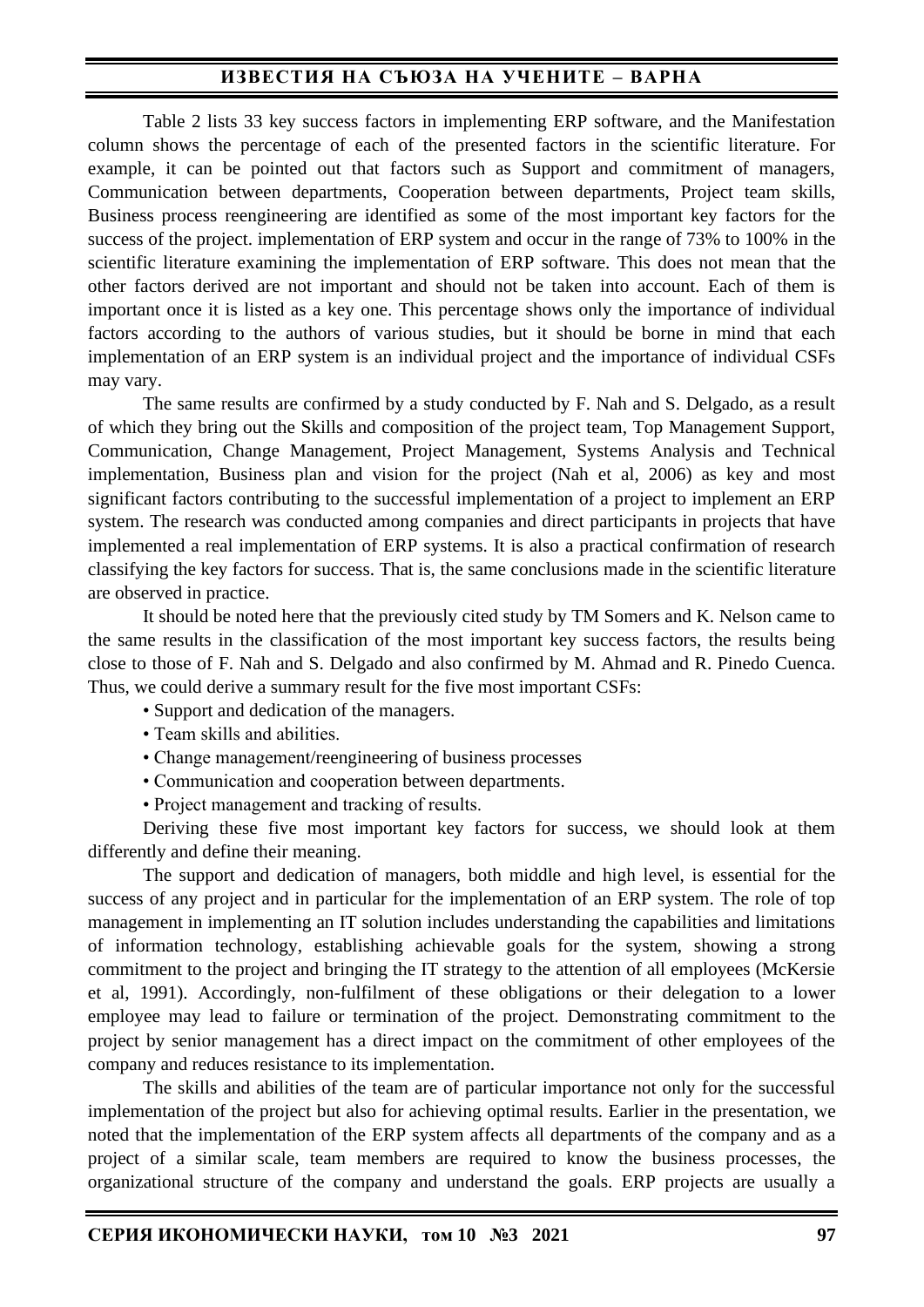combination of business processes, information technology, project implementer and project consultants (Esteves-Sousa, et al, 2000). And this requires properly selected specialists in each field.

Often, ERP implementation requires a fit between the software and the organization. On the one hand, changes are required in the software, and on the other hand in the enterprise and the processes taking place in it. Managing change and reengineering business processes is such an important factor for success because it aims to organize the necessary changes in a way that is suitable for both the manufacturer or implementer of the software and the enterprise in which it is implemented. The aim is to achieve a balance in which the interests of both parties are preserved, and in the meantime, the best results are achieved.

Communication and cooperation between departments is a key factor for success, due to the very nature of ERP systems. This is software that covers all departments of the enterprise and without adequately established communication and cooperation between all units of the organization can not build a working unified system. Speaking of communication and cooperation, it should be noted that in addition to between departments, they must be carried out internally in teams, but also throughout the chain of the organization. Results and problems should be discussed at the enterprise level, not just between departments, and this process should accompany each stage of implementation. Or, as K. Schwalbe puts it, communication is the oil that makes everything go smoothly (Schwalbe, 2000).

Project management is not an activity typical only for the implementation of an ERP system but has been a part of economic life for a long time. Project management is defined as the application of knowledge, skills, tools and techniques to project activities to achieve the project objectives (Schwalbe, 2008). The need and complexity of project management are also determined by their size. The combination of software, hardware, equipment, human resources and different processes makes ERP projects large and complex, and this implies the need for more skills to manage them. On the one hand, it is required to clearly and specifically define the scope of the project, the set goals and the desired results, and at the same time to follow each stage and the achieved. Project management requires an understanding of both the technical aspects and limitations of the software, as well as the resources available to the enterprise and the processes to be covered. This is an extremely important factor for success and if the project is not well managed, with a clearly defined plan, steps and stages, it can lead to deterioration of the result, and even to the termination of the implementation of the ERP system. For this reason, the selection of a project manager should be approached with great responsibility.

Although considering the five most important key factors for success in the implementation of ERP systems, it should be borne in mind that the others, presented earlier in the presentation, have a significant impact, and it depends largely on factors such as enterprise selected ERP software, external and internal environmental factors. Each CSFs influences the final result of the project and the achievement of positive results on them increases the positive result of the implementation of ERP and supports the successful start of the system.

As a result of the study we could draw the following conclusions:

**First**, the concept of implementation of ERP systems means all ongoing processes in the enterprise for the preparation and implementation of selected ERP software, including the steps to select a system, manufacturer and implementer of software. In the process of implementation, a decision is made whether to use only existing functions of the selected system or to develop new ones.

**Second**, the implementation should be seen as an activity with a wide range of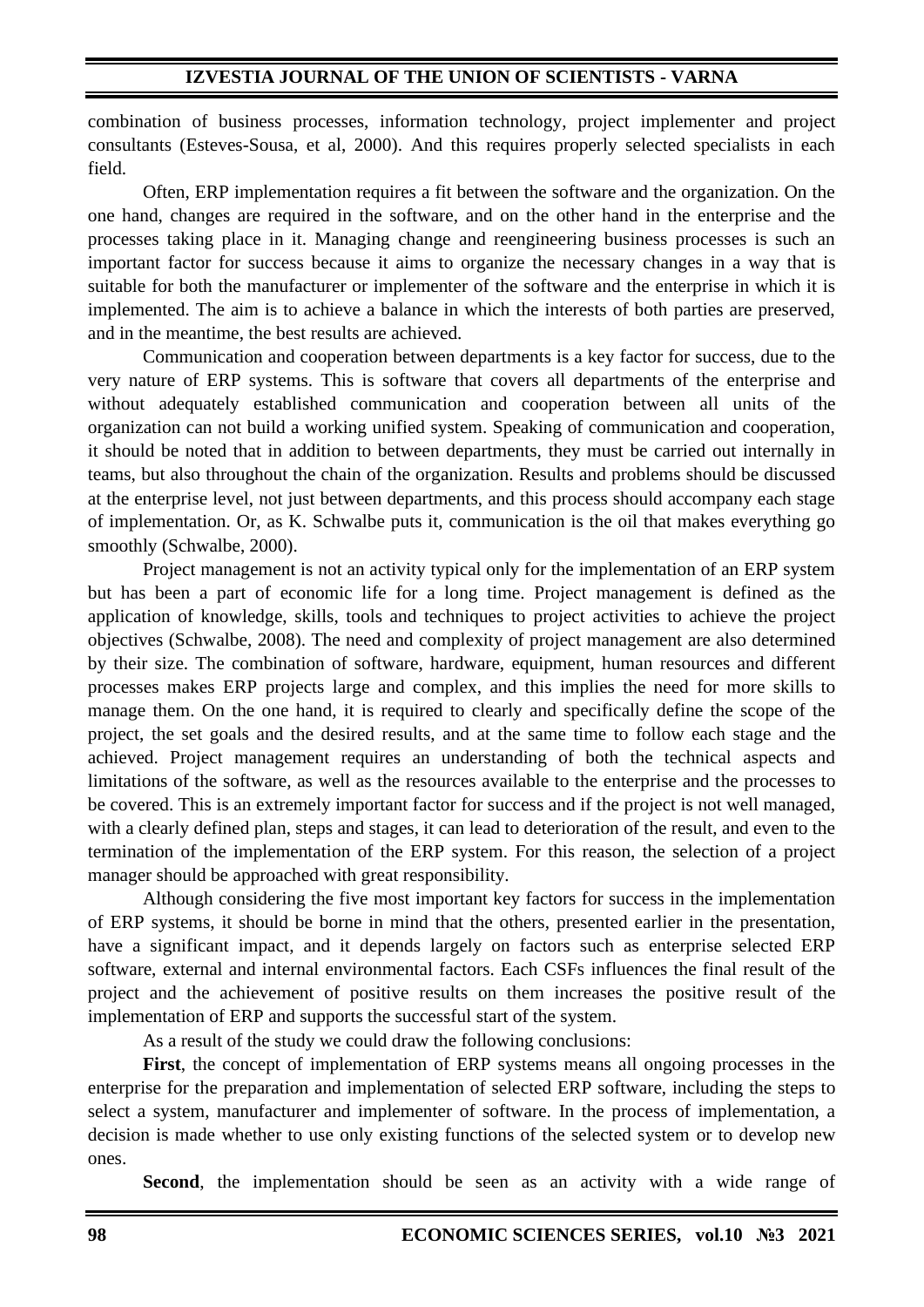organizational changes, not so much as software installation. This type of activity requires changes in the socio-technical system of the enterprise, including technology, tasks, people, structure and company culture in the organization.

**Third**, knowledge of the stages of implementation of ERP systems allows companies wishing to integrate such a system to better anticipate the scope of the project, the expected problems and difficulties and to more accurately systematize the expected results, minimizing the difference between expected and achieved goals.

**Fourth**, there are several key success factors, knowledge of which can lead to better results. Underestimating or ignorance of these factors, in addition to worsening the results achieved, may lead to the complete termination of the ERP implementation project.

#### **Conclusion**

From the very creation of computer systems, business and science began to seek the application of modern technologies in economic circles. Supporting and optimizing the activities of the enterprise is a key aspect of the possibilities for the use of information technology, and software is an important tool for achieving these goals. ERP systems are the modern solution for organizing, managing and controlling the activity of enterprises from each economic sphere. The application of these systems is becoming more widespread, and the benefits of their use are visible to a wider range of managers.

The rapid development of information technology leads to poor knowledge and lack of knowledge necessary for the successful implementation of software solutions. This is the reason why the scientific literature has been dealing with the problem of implementing ERP systems for years. The research in the direction of defining the critical factors for the success and their manifestation in the stage of realization of a project for implementation of an ERP system carries important information both for the producers and implementers of software, as well as for its users. Knowing the critical factors for success is an important step towards increasing the percentage of successfully completed projects for the implementation of ERP systems and a step towards their wider use in practice.

### **References**

- 1. Ahmad, M. Munir, and Ruben Pinedo Cuenca. "Critical Success Factors for ERP Implementation in SMEs." *Robotics and Computer-Integrated Manufacturing*, vol. 29, no. 3, June 2013, pp. 104–111.
- 2. Al-Mashari, Majed. Association for Information Systems AIS Electronic Library (AISeL) Constructs of Process Change Management in ERP Context: A Focus on SAP R/3. 2000.
- 3. Bancroft, N., Seip, H., Sprengel, A. (1998) *Implementing SAP R/3*, 2nd Edition, Manning Publications, Greenwich, CT.
- 4. Davis G. B., M. H. Olson (1985) *Management Information Systems*, McGraw-Hill, New York.
- 5. Esteves-Sousa, J., Pastor-Collado, J. (2000) Towards the unification of critical success factors for ERP implementations. // In Annual Business Information Technology (BIT) 2000 Conference, Manchester, UK (Vol. 44).
- 6. Everdingen Y., Hillergersberg, J., Waarts, E. (2000) ERP adaptation by European midsize companies, Communications of the ACM 43 (3).
- 7. Forster, Nancy S., et al. (1989) Critical success factors: an annotated bibliography.
- 8. Griffith, T. L., Zammuto, R. F., Aiman-Smith, L. (1999) Why new technologies fail? Industrial management.